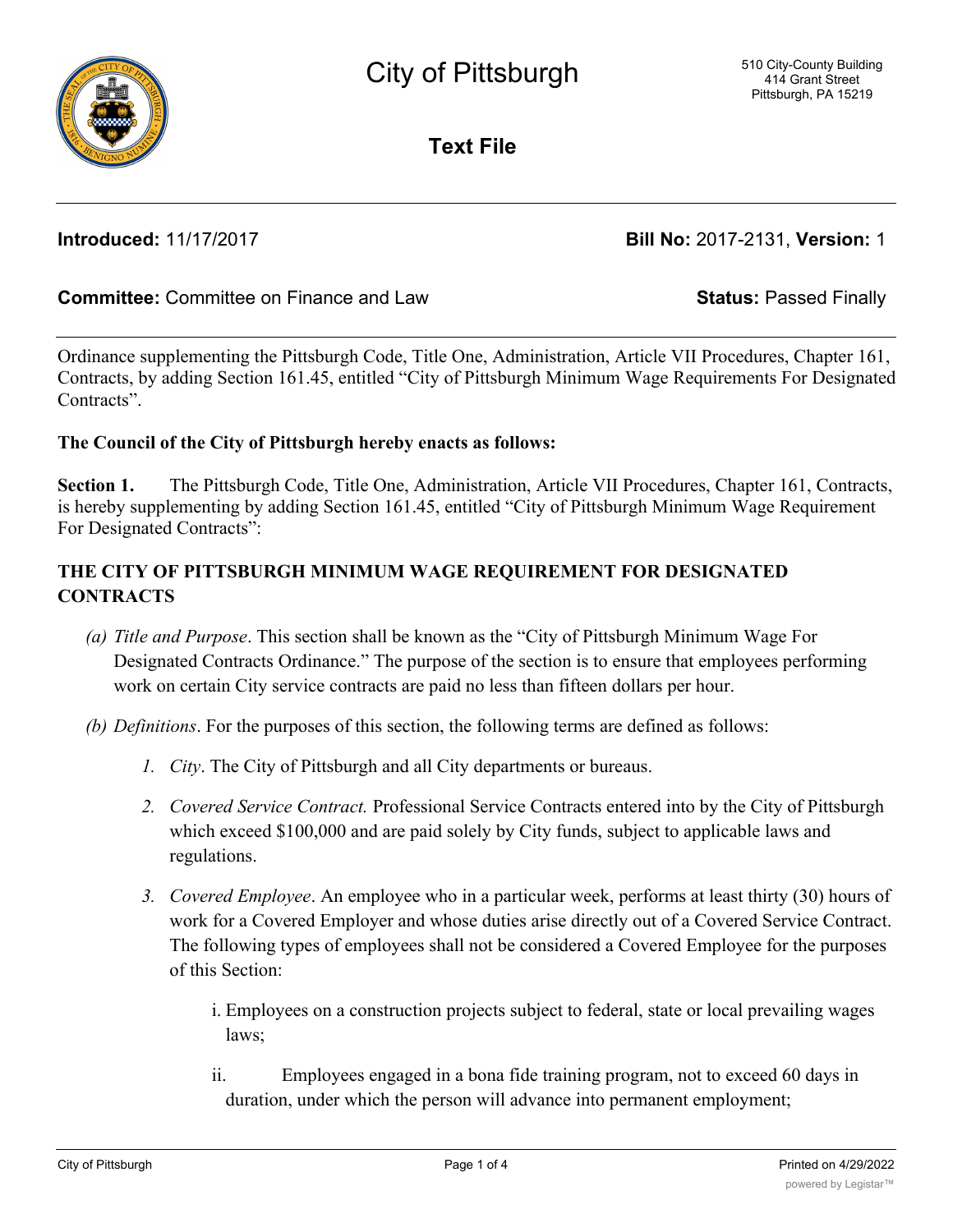# **Introduced:** 11/17/2017 **Bill No:** 2017-2131, **Version:** 1

## **Committee:** Committee on Finance and Law **Status:** Passed Finally

- iii. Employees or interns participating in a student internship program;
- iv. Individuals employed by or participating in the City's Summer Youth Employment Program;
- *4. Covered Employer*. Any individual or entity that employs at least one Covered Employee.
- *5. Service Contractor*. Any individual or entity that enters into a Covered Service Contract as herein defined.
- *6. Professional Service Contract*. Any contract for the performance of professional services, as defined by Section 161.02A, entered into by the City with any contractor, except contracts where services are incidental to the delivery of products, equipment, or commodities.
- *(c) Minimum Wage Requirements*. Except as otherwise provided in this ordinance, an Employer subject to this ordinance shall provide its covered Employees the following minimum compensation:
	- *1. Minimum Wage Standard*. Each Covered Employer shall pay each Covered Employee a minimum hourly wage of at least fifteen dollars per hour, excluding benefits.
	- *2. Additional compensation permissible*. Nothing in this ordinance shall be construed to limit a Covered Employer's discretion to provide greater wages or benefits to its employees.
	- *3. Adjustments*. The Minimum Wage Requirements shall be maintained at fifteen dollars per hour until the federal or state minimum wage, whichever is higher, exceeds that threshold. At such time that the federal or state minimum wage exceeds fifteen dollars per hour, the Office of Management and Budget shall review this Section and make recommendations to Council regarding any additional adjustments to the requirements of this Section.
	- *4. Reporting*. Covered Employer must maintain records relating to compliance with this Section and make such records available for inspection at the request of the City.
	- *5. Notice to Employees.* Covered Employers shall notify all Covered Employees in writing as to the wages required by this Section.

*(d) Collective Bargaining*. Nothing in this Section shall be deemed to interfere with or in any way diminish the right of employees to bargain collectively with their employers through representatives of their own choosing in order to establish wages or other conditions of work in excess of the applicable minimum standards set forth in this Section.

*(e) Exemptions*. The Office of Management and Budget may grant a partial or whole exemption from the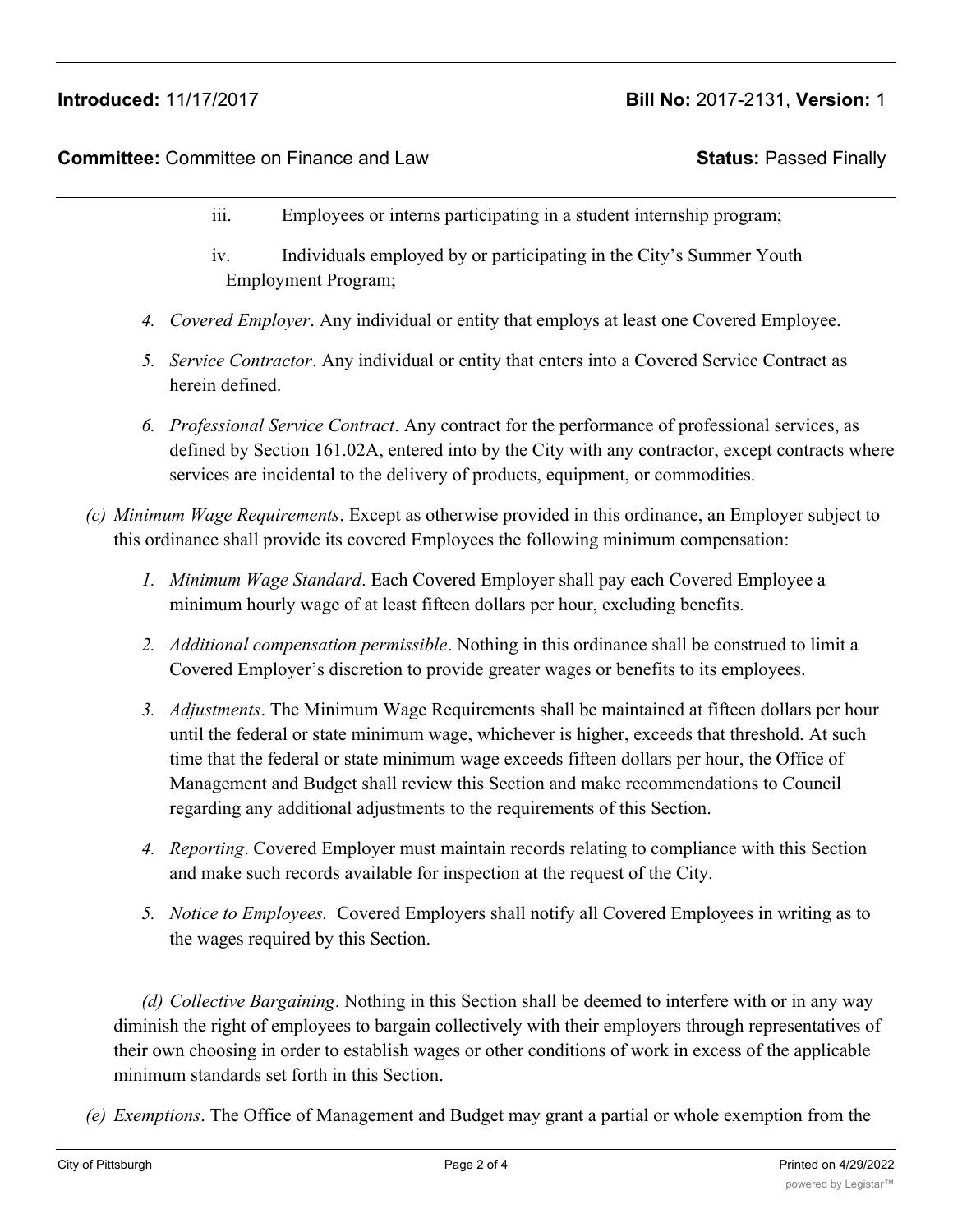## **Committee:** Committee on Finance and Law **Status:** Passed Finally

requirements of this section in accordance with applicable regulations.

- *(f) Required Contract Provisions*. Every Covered Service Contract thereto shall contain provisions requiring the Covered Employer to comply with the requirements of this ordinance as they exist on the date when the employer entered into its agreement with the City.
- *(g) Retaliation and Discrimination Prohibited*. A Covered Employer shall not discharge, reduce the compensation or otherwise discriminate against any employee for making a complaint to the employer, its agents, or the City relating to the Covered Employer's compliance with the requirements of this Section.
- *(h) Activity with intent to evade coverage prohibited; business justification, etc.* A Covered Employer shall not engage in any activity with the intent of evading the coverage of this section. Prohibited activities include, but are not limited to, business reorganization, subcontracting, or subleasing, where such activity has the effect of limiting or avoiding the coverage of this section and for which there is no independent business justification.
- *(i) Responsible Bidding and Use of City Funds*. Prior to commencement of the contract's term or execution by the City, each Covered Employer will certify to the satisfaction of the City that its employees are paid the Minimum Wage Commitments as provided by this Section. As part of any bid, application or proposal for any agreement or contract with the City covered by this Section, the submitter shall include an acknowledgment, in a form acceptable to the City, of the terms of this ordinance and intent to comply therewith.
- *(j) Enforcement*. The Office of Management and Budget shall enforce this Section.
- *(k) Regulations*. The Director of the Office of Management and Budget is hereby authorized to adopt regulations for the proper administration and enforcement of the provisions of this Section.
- *(l) Violations*. Violations of any of the requirements of this Section as inserted in an applicable City Service Contract shall be deemed to be a material breach of that contract, and the City shall have available remedies resulting from such a breaching, including but not limited to liquidated damages if set forth therein.
- *(m)Service Worker Prevailing Wage Ordinance*. For any Covered Service Contract that includes Building service and food service employees as defined by the City of Pittsburgh Service Worker Prevailing Wage Ordinance, Section 161.38, the Covered Employee shall be paid a wage in the amount of no less than the higher of fifteen dollars (\$15) per hour, excluding benefits, and the hourly amount required by Section  $161.38(II)(k)(1)(a)(i)$ , in addition to the benefit and paid time off amounts required by Section  $161.38$  (II)(k)(1)(a)(ii) and (b) for any work performed as a Covered Employee.